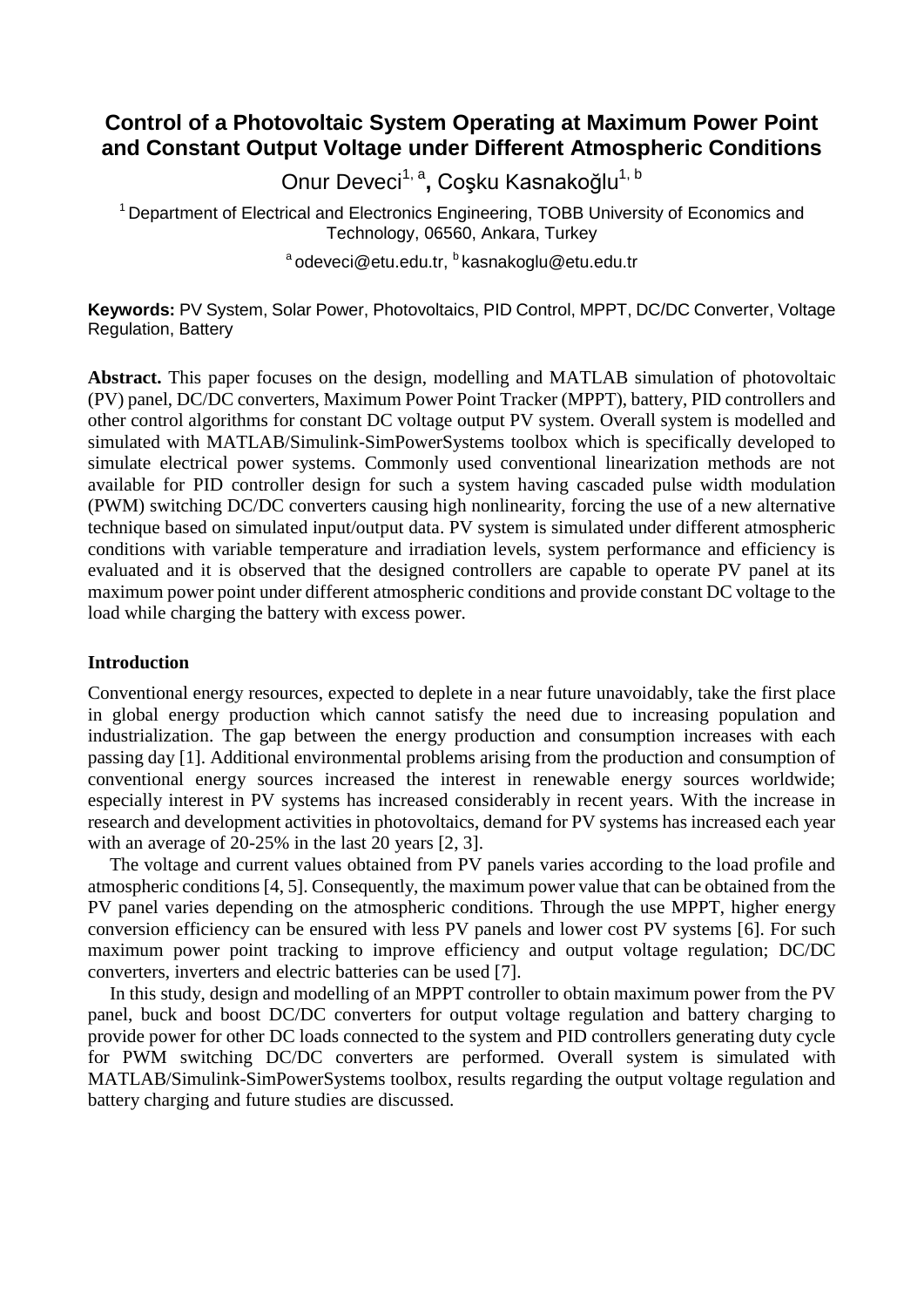### **Components of the PV System**

Main components that constitute the PV system and which are detailed in this section are shown in Fig.1.



Figure 1. Main components of the PV System

**PV Panel.** In order to design and model the PV panel, design parameters regarding the PV system input and output, are determined as given in Table 1.

Table 1. Design Parameters Regarding the PV System

| <b>Design Parameter</b>        | <b>Numerical Value</b> | <b>Unit</b>                |
|--------------------------------|------------------------|----------------------------|
| <b>Resistive Load</b>          | $5 \pm 20\%$           |                            |
| <b>Required Output Voltage</b> | $12 \pm 5\%$           |                            |
| <b>Irradiation Level</b>       | 600-1000               | W/m <sup>2</sup>           |
| <b>Temperature Level</b>       | $20 - 30$              | $\circ$ $\curvearrowright$ |

Taking 20% tolerance on the resistive load as a design parameter, maximum and minimum power required by the load is  $P_{load, min} = 39.7 W$  and  $P_{load, min} = 21.7 W$ .

For selecting the appropriate size for the PV panel, DC/DC converter losses, reverse current protecting diode losses and control switch (MOSFETs) losses shall be taken into account. It is also important if the PV panel can meet the maximum power need of the load at the lowest irradiation level and lowest outside temperature. In this study, technical parameters of STP080S 80W PV panel of SunTech are used.

Taking into account of the temperature and irradiation effects on the output current of a solar cell,

PV array output current can be calculated with Eq. 1 [8].  
\n
$$
I_{pv} = N_p I_{ph} - N_p I_s \left( e^{\frac{q(V + I_{pv} R_s)}{aKT}} - 1 \right) - \frac{1}{R_{sh}} \left( \frac{V}{N_s} + \frac{I_{pv} R_s}{N_p} \right)
$$
\n(1)

 $R_s$  is the series resistance in the cell model,  $R_{sh}$  is the shunt resistance in the cell model,  $I_{ph}$  is the light generated current,  $I_s$  is the reverse saturation current of the diode, q is the electron charge, a is the diode ideality factor, T is the temperature in degrees Kelvin,  $N_s$  is the number of solar cells connected in series and  $N_p$  is the number of solar panels connected in parallel in the array.

Fig. 2 provides P-V plots for the chosen STP080S PV panel. As stated above, PV panel shall meet the maximum power need of the load when the irradiation and temperature is lowest. As given in Table 1, lowest irradiation value is 600 W/m<sup>2</sup> and the temperature value is 20°C. From Fig. 2, maximum output power generated by the PV panel at these conditions is 46.5 W which is 17% larger than the maximum load power 39.7 W. So it is proven that STP080S PV panel can be utilized to meet the load power requirements at all atmospheric conditions defined in Table 1.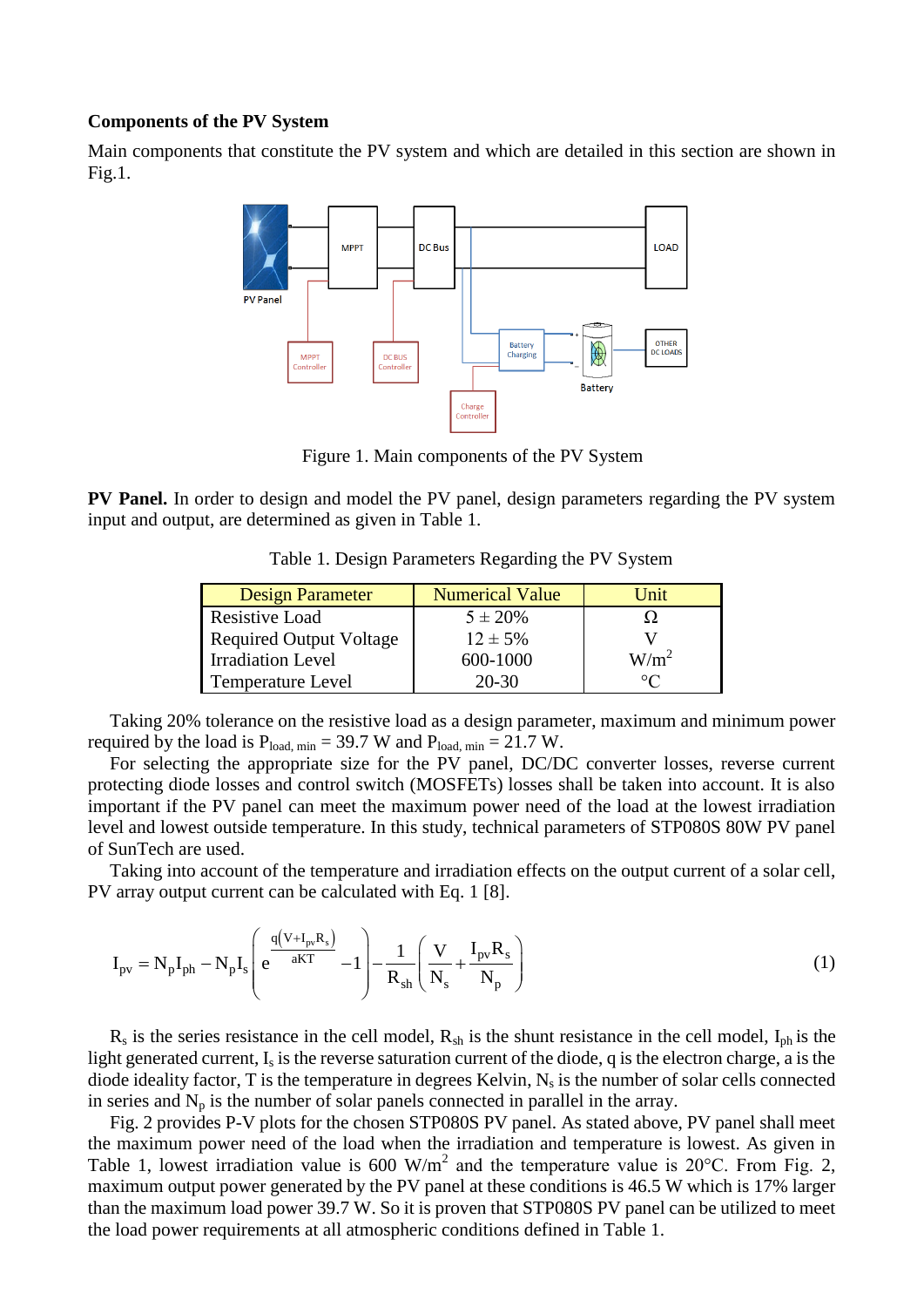

Figure 2. Power-Voltage plots of STP080S

**Converters.** Buck and boost converters used in the PV system are described in this section.

**Buck Converters.** Panel output voltage is between 16-18 VDC for obtaining the maximum power from the PV panel but 12 VDC is required at the output which necessitates the use of a buck converter to reduce the panel voltage during the maximum power point tracking. Also for battery charging, in order to decrease the 12 VDC bus voltage into the required 6 VDC battery voltage buck converter is used. Eq. 2 is used to determine  $L_{min}$  and  $C_{min}$  [9]. Selected inductance and capacitance values used for the converter design are some multiples of minimum values for decreasing the current and voltage ripples for smaller losses and better control.

$$
L_{\min} = \frac{(1 - D_{\min})V_{\text{out}}}{2f_s I_{\text{out}}}, \quad C_{\min} = \frac{(1 - D_{\min})}{8L_{\min} \frac{\Delta V_0}{V_0} f_s^2}
$$
(2)

 $D_{\text{min}}$  is the minimum duty cycle that can be provided to the converters which is 5% for this study, R is the resistive load resistance ( $\Omega$ ) which is 6 $\Omega$  to obtain the highest required inductance, f<sub>s</sub> is the switching frequency (Hz) which is 100kHz for this study and  $\Delta V_0/V_0=0.01$  which means 1% voltage ripple.

**Boost Converters.** MPPT buck converter forces the PV panel to operate always at the maximum power point but the output of the converter decreases well below the required 12 VDC. Also both for supplying always 12 VDC to the load and constant charging current or voltage for the battery, there is a need for a 12 VDC bus which is composed of a boost converter. The reason for not using buck-boost converter, Cúk converter and Sepic converter is their lower efficiencies when compared to buck and boost converters, high ripple currents at the output of the buck-boost converter causing high noises and high complexity and cost of the Cúk converter [10].

Eq. 3 is used to determine  $L_{min}$  and  $C_{min}$  [9]. Selected inductance and capacitance values used for the converter design are some multiples of minimum values for decreasing the current and voltage ripples for smaller losses and better control.

$$
L_{\min} = \frac{D_{\text{opt}} (1 - D_{\text{opt}})^2 V_{\text{out}}}{2 f_s I_{\text{out}}}, \quad C_{\min} = \frac{I_{\text{out}} D_{\max}}{V_{\text{out}} \frac{\Delta V_0}{V_0} f_s}
$$
(3)

 $D_{\text{max}}$  is the maximum duty cycle 95%,  $D_{\text{opt}}$  is the optimum duty cycle which gives the minimum inductance, 50%, f<sub>s</sub> is the switching frequency (Hz) which is 100kHz for this study,  $\Delta V_0/V_0=0.01$ which means 1% voltage ripple.

**Controllers.** In this section, MPPT controller, DC Bus boost converter PID controller and battery charger controllers used in the PV system are described.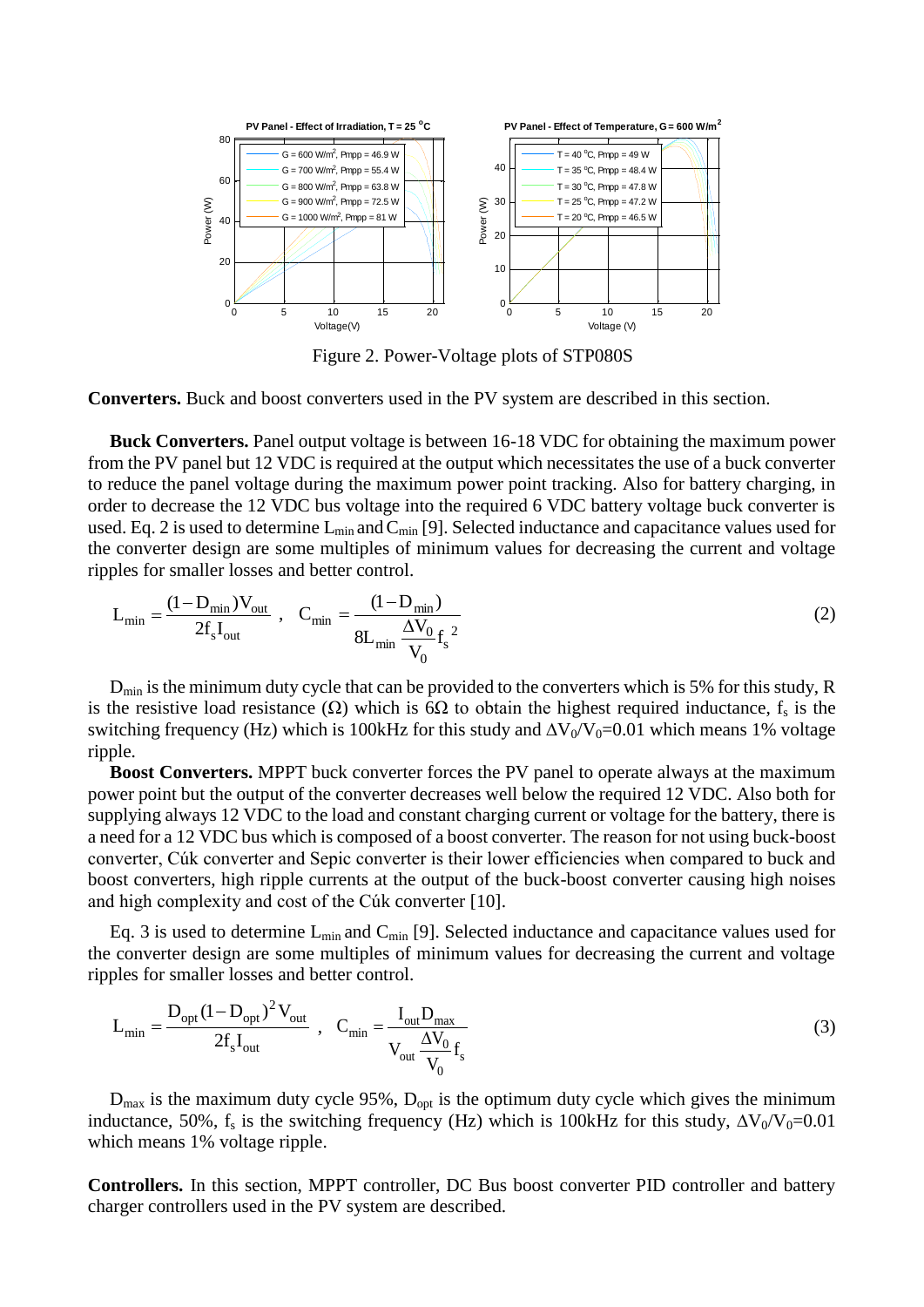**MPPT Controller.** In order to operate PV panel at maximum power point under various temperature and solar radiation, maximum power tracking methods are used. In this study, two commonly used MPPT techniques, Perturb & Observe (P&O) and Incremental Condutance (IC), are investigated.

P&O algorithm is based on making small changes in the PV panel terminal voltage in each control period and observing the change in the output power ( $\Delta P$ ). If  $\Delta P > 0$ , panel voltage is increased; if  $\Delta P$ < 0 panel voltage is decreased and panel operating point is approached to the maximum power point [11]. P&O is an easy and practical method during the applications but since in each period panel voltage is perturbed, system oscillates around the required operating point  $\Delta P = 0$ . At low solar radiation levels, P-V graph of the solar panel is more flat which makes P&O algorithm to find the maximum power point more difficult. These drawbacks of the P&O algorithm triggered the use of IC method which yields better results in operating at maximum power point and rapidly changing weather conditions [12].

According to the IC method, slope (dP/dV) of the panel P-V graph is analysed. dP/dV is zero at maximum power point, negative at the right hand side and positive at the left hand side of the maximum power point.

In this study, MPPT controller is built in MATLAB/Simulink with an IC algorithm implemented in the Stateflow-Chart block to obtain maximum power from the PV panel.

**DC Bus Boost Converter PID Controller.** In order to create a 12 VDC bus for the load and the battery at the output of the PV system; boost converter is used as previously indicated.

Since there are two-level and three-level cascaded converters and PWM driven switches in the system, it is difficult to design the PID controllers theoretically. Attempts were made to design these controllers numerically (using 'Tune' option for 'Discrete PID Controller' block of Simulink) but due to high nonlinearities this approach resulted in a zero system and failed. We have therefore employed an alternative linearization method based on bringing the system to a typical operating point using the system input and then providing a step change around this point, the data from which is used in the linearization procedure. (In MATLAB/Simulink this can be carried out using steps: Plant  $\rightarrow$  Identify New Plant → Plant Identification → Get I/O Data → Simulate Data →Simulate I/O Data, the results of which can be seen in Fig. 3.) Using predefined control structures such as one pole, two real poles, state-space model and underdamped pair + real pole, controlled system data is fitted into the identification data on the graph. When these two data fit well, P, I, D and filter coefficients are generated automatically by the software, which are then fine tuned manually for improved response speed and robustness.



Figure 3. Identification data and the identified plant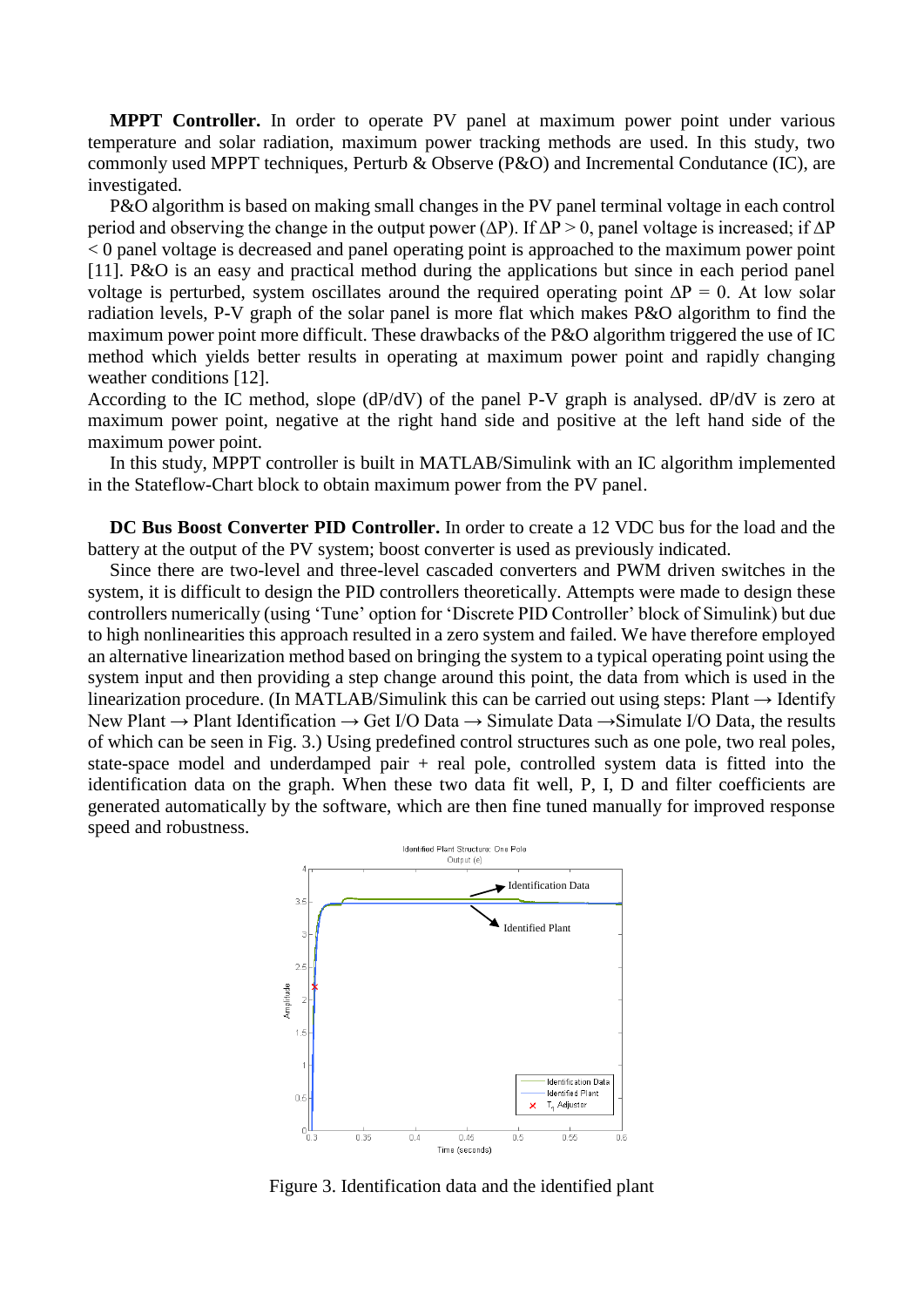**Battery Charger Controllers.** In order to appropriately charge the battery with excess power from the PV panel, battery charging controllers are used.

Since the DC Bus in the system behaves like a current-limited constant voltage source, a lithium-ion battery is used in the PV system. Its low maintenance requirement, low self-discharge rate and very high energy density are also other advantages which are taken into account for such a solar system design [13]. For typical Li-Ion battery, constant current charging is required up to a certain value of the battery (fully charged voltage value) and then charge current is decreased and battery is charged with constant voltage to always keep it at full charge. For numerical simulations Battery block under SimPowerSystems is used in the model, which allows for one to select the battery type and enter basic data (e.g. capacity, nominal voltage, initial state of charge) and the block automatically calculates other necessary data.

Battery charging circuit including the controller decides on whether to constant current charge, constant voltage charge or shutting down the switch to isolate battery from the rest of the system. Constant voltage and constant current charging PID controllers are separately built inside the battery charger controller and they have the same structure and designed with the same procedure by obtaining identification data during real-time simulation as previously indicated.

### **Results, Discussion and Future Works**

The final model of the whole system is built in MATLAB/Simulink environment, after the completion of the design and modelling of all subsystems of PV system. Standard models of the power diodes (to prevent reverse currents), MOSFETs (used inside the converters and used as cut-off switch) and voltage and current ripples filtering capacitors and inductors are used in SimPowerSystems for more realistic simulation as given in Fig. 4.



Figure 4. PV system in MATLAB/Simulink

Variable temperature (20-30 °C) and irradiation levels (600-1000 W/m<sup>2</sup>) are applied to the PV panel and the controlled output voltage is obtained as given in Fig. 5.

It is observed from Fig. 5 that the output voltage on the load is controlled within maximum deviation of 1% at 600 W/m<sup>2</sup> and 20 °C which is much lower than the required 5% tolerance indicated in Table 1 and verifies the design of the PID controllers and other subsystems. Using real models of the circuit components during the simulation causes the unexpected voltage values between  $t=0$  and  $t=0.03$ seconds. Also , in practice, temperature and irradiation values do not change suddenly as given in Fig. 5 which explains the increase in output voltage when irradiation and temperature changes at t=0.2 and t=0.3 seconds. These voltage spikes are expected to be smaller in real implementation.

Also other objective of the system to operate PV panel always at maximum power point is performed and more than 80% of the power produced by PV panel is captured by the battery and load which ensures the maximum utilization of the solar energy captured.